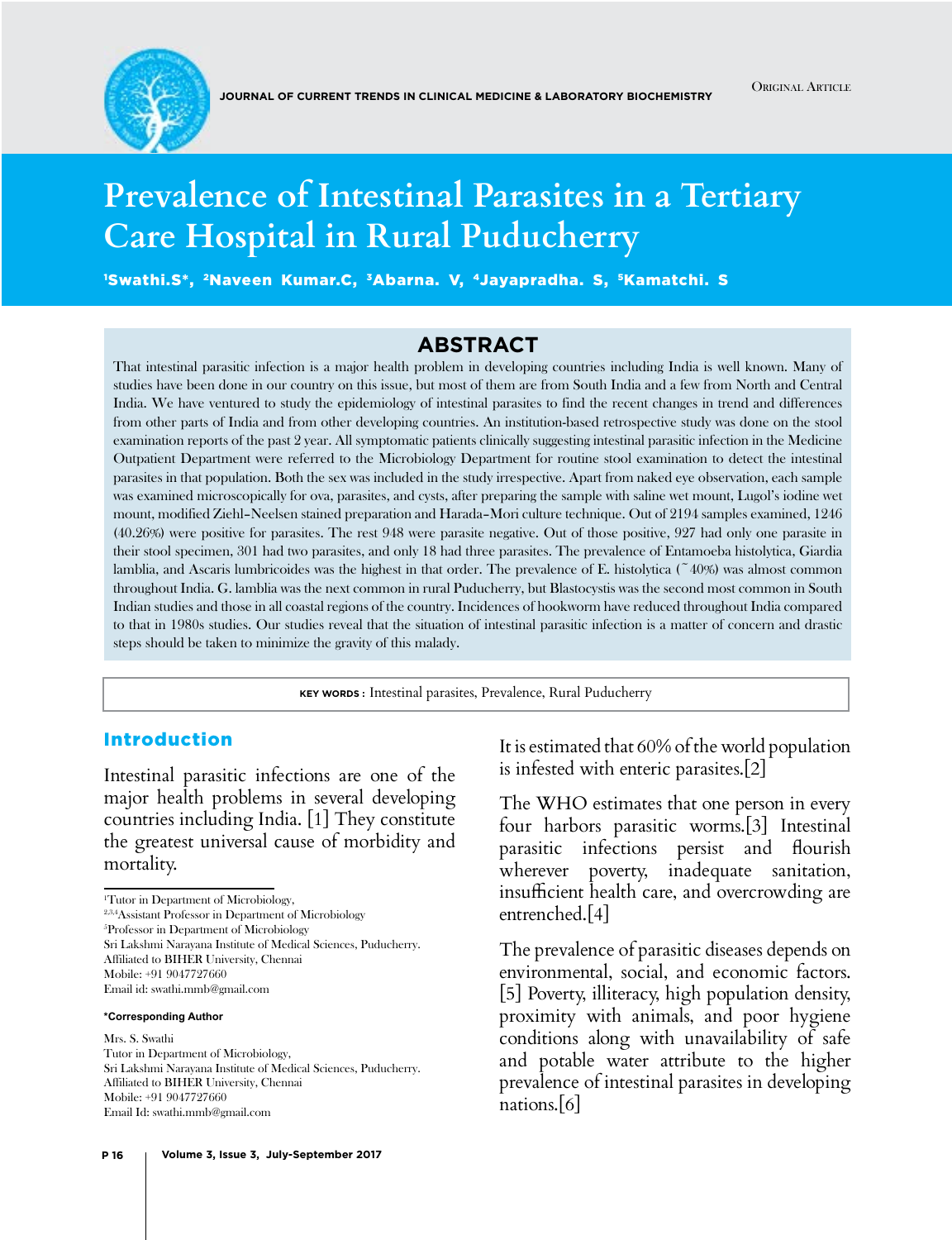Moreover, certain environmental factors such as pollution, global warming and the tropical hot, and humid weather conditions also contribute to disease. Consequently, the epidemiological pattern of the parasite varies with geographic location.

The most common parasitic infestations reported globally are Ascaris (20%), Ancylostoma duodenale (18%), Trichuris trichiura (10%), and Entamoeba histolytica (10%).[7] The WHO estimates that approximately 50 million people worldwide endure insidious amoebic infection, resulting in 40-100 thousand yearly deaths. Current estimates suggest that Ascaris lumbricoides can infest more than 1 billion and T. trichiura and hookworms can infest 795 and 740 million people, respectively.[8] In India, overall prevalence rate of intestinal parasitic infestation ranges from 12.5% to 66%, with varying prevalence rate for individual parasite. [9]

Studies reporting the overall parasitic load in the state of Puducherry have been scanty, whereas a study related particularly to soiltransmitted helminths (STHs) among school children in Puducherry have been published in the recent past.[10-12]

The most important drawback of intestinal parasitic infestations is that about 90% infected individuals remain asymptomatic [13]. Therefore, a retrospective study was undertaken by the Department of Medicine and Microbiology, Sri Lakshmi Narayana Institute of Medical Sciences, BIHER University, whereby all symptomatic patients from Medicine Outpatient Department (OPD) were referred to Microbiology Department for routine stool examination to detect the intestinal parasites in that population. The study also aims to analyze the prevalence rate of multiple parasitic infestations in this community.

# Materials And Methods

The present study is a retrospective study undertaken at a rural medical college and hospital in the southern region of India. Adult patients who reported to medical OPD of the hospital during the period of July 2015 - June 2017 with gastrointestinal symptoms and were subjected to routine stool examinations were included in the study. A total number of 2194 patients of both sexes were found to fulfill the criteria of inclusion. The age range of the patient population was 05 - 80 years.

Routine macroscopic examinations were carried out for consistency, color, presence of mucous and blood, and presence of adult worms, scolices and proglottids.

For microscopic examinations, saline wet mount, Lugol's iodine wet mount and modified Ziehl–Neelsen stained preparation were prepared as per standard protocol. Each sample was examined under microscope for the presence of ova, parasites, and cysts.

For hookworm ova were cultured using the Harada–Mori culture technique,[14] in which approximately 0.5–1.0 g of stool was smeared on one end of a filter paper and placed carefully in a test tube containing water in such a way that the smeared area was clear of the water. One third of the filter paper was then dipped into the water in the test tube. The tube was then incubated at an ambient temperature of 26–28°C and kept under observation for 1 week. The cultured filari form larvae were concentrated by centrifugation, stained using Lugol's iodine, and observed under a microscope.

## Results

A total of 2194 stool samples received, 1246 were positive and 948 were negative. The results of the study are given in Tables 1-3 and Figures 1-3.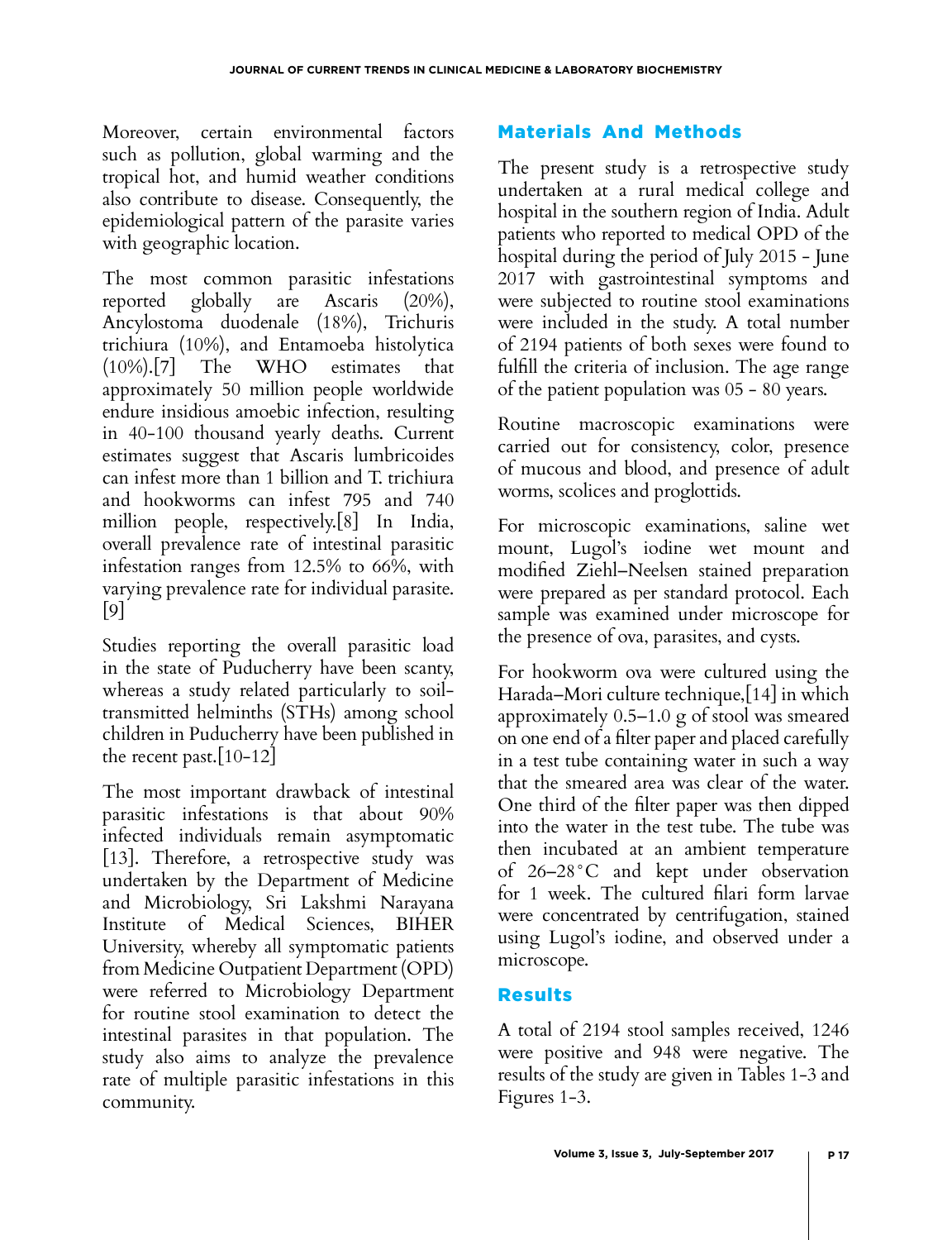| Table 1: Intestinal parasites in stool specimens |            |  |
|--------------------------------------------------|------------|--|
| Pathogen                                         | No & %     |  |
| E. histolytica                                   | 487 (39%)  |  |
| G. lamblia                                       | 299 (24%)  |  |
| A. lumbricoides                                  | 262 (21%)  |  |
| E. vermicularis                                  | 63 (05%)   |  |
| A. duodenale                                     | 38 (03%)   |  |
| H. nana                                          | 24 (02%)   |  |
| S. stercoralis                                   | 25 (02%)   |  |
| Cryptosporidium                                  | 23 (02%)   |  |
| T. trichiura                                     | 13 (01%)   |  |
| Taenia                                           | $12(01\%)$ |  |

| Table 2: Double parasitic infestation |              |  |
|---------------------------------------|--------------|--|
| Pathogen                              | No & %       |  |
| E. histolytica+G. lamblia             | 151 (50%)    |  |
| A. lumbricoides+E. histolytica        | 52 (17%)     |  |
| E. vermicularis+G. lamblia            | 33 (11%)     |  |
| A. lumbricoides+G. lamblia            | 21 (07%)     |  |
| A. lumbricoides+A. duodenale          | 12 (04%)     |  |
| E. vermicularis+A. lumbricoides       | 09(03%)      |  |
| A. lumbricoides+H. nana               | 07(02%)      |  |
| E. histolytica+H. nana                | $03(01\%)$   |  |
| E. vermicularis+Taenia                | 03 (01%)     |  |
| G. lamblia+T. trichiura               | 02 (0.7%)    |  |
| A. lumbricoides+T. trichiura          | 01 $(0.3\%)$ |  |
| A. duodenale+H. nana                  | 01 $(0.3\%)$ |  |
| E. vermicularis+H. nana               | 01 $(0.3\%)$ |  |
| E. vermicularis+A. duodenale          | 01 $(0.3\%)$ |  |
| E. histolytica+Taenia                 | 01 $(0.3\%)$ |  |
| G. lamblia+S. stercoralis             | 01 $(0.3\%)$ |  |
| A. lumbricoides+S. stercoralis        | $01(0.3\%)$  |  |
| E. vermicularis+S. stercoralis        | 01 $(0.3\%)$ |  |

| Table 3: Triple parasitic infestation |          |  |
|---------------------------------------|----------|--|
| Pathogen                              | No & %   |  |
| E. vermicularis+A. lumbricoides       | 05       |  |
| +G. lamblia                           | (28%)    |  |
| E. histolytica+E. vermicularis        | 04       |  |
| +A. lumbricoides                      | (22%)    |  |
| E. histolytica+G. lamblia             | 03       |  |
| +S. stercoralis                       | (18%)    |  |
| E. vermicularis+A. lumbricoides       | 02       |  |
| +A. duodenale                         | $(11\%)$ |  |
| A. lumbricoides+A. duodenale          | 02       |  |
| $+G.$ lamblia                         | $(11\%)$ |  |
| A. lumbricoides+E. histolytica        | 01       |  |
| +G. lamblia                           | $(06\%)$ |  |
| E. vermicularis+H. nana               | 01       |  |
| +T. trichiura                         | $(06\%)$ |  |





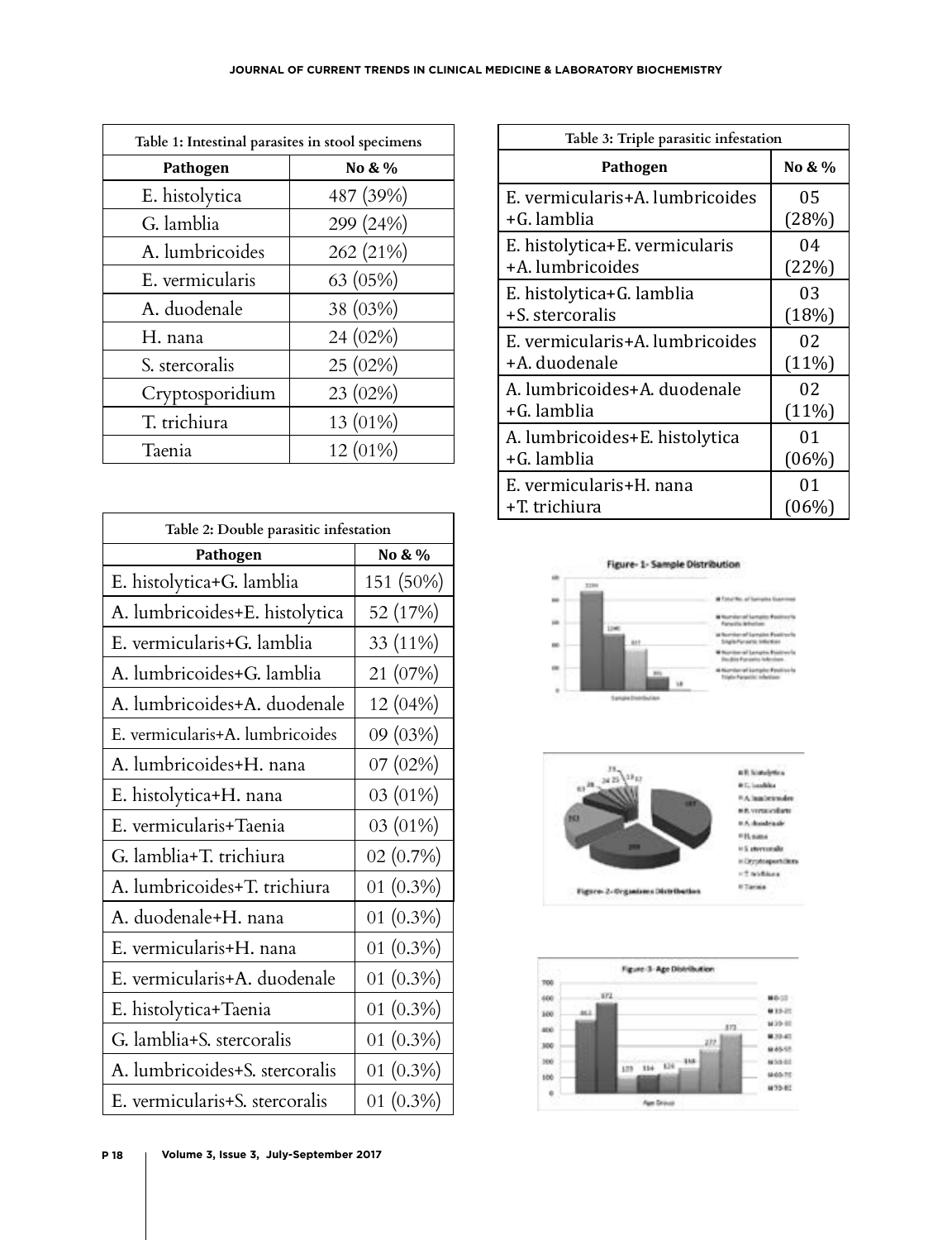# **Discussion**

Overall, our study included examination of stool specimens of 2194 persons, inclusive of both sexes age group of 05 - 80 years. These patients had some clinical signs and symptoms raising the suspicion that they might be suffering from gastrointestinal parasitic infestations. They all attended the Medicine Outpatient Department of our Medical College and were referred from there to the Microbiology Department for examination of stool, detection of ova, and cysts and adult forms of different infesting parasites. The study was done for a period of 2 years beginning from July 2015 and ending on June 2017. Out of the 2194 specimens examined, only 1246 stool specimens were found to be parasite positive whereas the rest 948 specimens happened to be parasite negative. Now, from among the 1246 parasitic cases, 301 had 02 parasite infestations and only 18 had infestations with 03 parasites. The rest 927 parasite positive patients had only one parasite in their stool specimens.

Among all, E. histolytica leads the group covering (39%) of all parasitic cases. The second place was occupied by Giardia lamblia (24%). The next in order were A. lumbricoides (21%), Enterobius vermicularis (05%), A. duodenale (03%), Hymenolepis nana (02%), Strongyloides stercoralis (02%), Cryptosporidium (02%), T. trichiura (01%), and Taenia (01%).

Among dual parasite infestation cases, a combination of E. histolytica and G. lamblia is by far the most common 50%. The nearest but quite at a lower rank is the combination of E. Vermicularis and S. stercoralis, the percentage being 0.3%. The leading combination in the triple infestation group is one of E. vermicularis, A. lumbricoides, and G. lamblia 28%. The next combination is that of E. histolytica, A. lumbricoides, and E. vermicularis 22%. The rest triple parasite combinations are equally distributed.

A similar retrospective study was done in JIPMER, Puducherry, wherein a 5-year study, compared to the 2194 samples in our study in just 2 years [2]. However, in their study method apart from direct wet mount, they also used stool concentration techniques along with Wheatley's modified trichrome staining and also modified acid-fast staining for better detection of the different types and forms of parasites. They observed in their population some parasite species such as Entamoeba dispar, Entamoeba moshkovskii, Entamoeba coli, Blastocystis, Balantidium coli, and also some members of coccidian parasite genera such as Cystoisospora Cyclospora, and Cryptosporidium. On the contrary, we noted quite a significant number of cases of H. nana and S. stercoralis, even a single number of these parasites were not found in Puducherry study. However, both in theirs and our study, E. histolytica was the most common intestinal parasite (40% in South India) proving that the percentage of population suffering from this type of parasitic, namely E. histolytica is almost exactly the same. Interestingly, present shows the presence of the H.nana and Strongloides. With the help of Modified acid-fast staining coccidian parasites has been screened.

In a study in Thailand, G. lamblia was the most frequent parasite (18.4%).[15] Furthermore, it was more common in the asymptomatic population than the symptomatic ones. The next most frequent parasite in that report was Cryptosporidium oocysts. This also was more common in asymptomatic individuals (2.5%) than in symptomatic patients (0.8%). Two other Thailand studies showed the prevalence of said parasite to be 9.1%.[16,17]

In a study from north-east India, Shillong, Meghalaya, it was shown that parasite infestations were present in 53.2% of all immunocompromised patients.[18]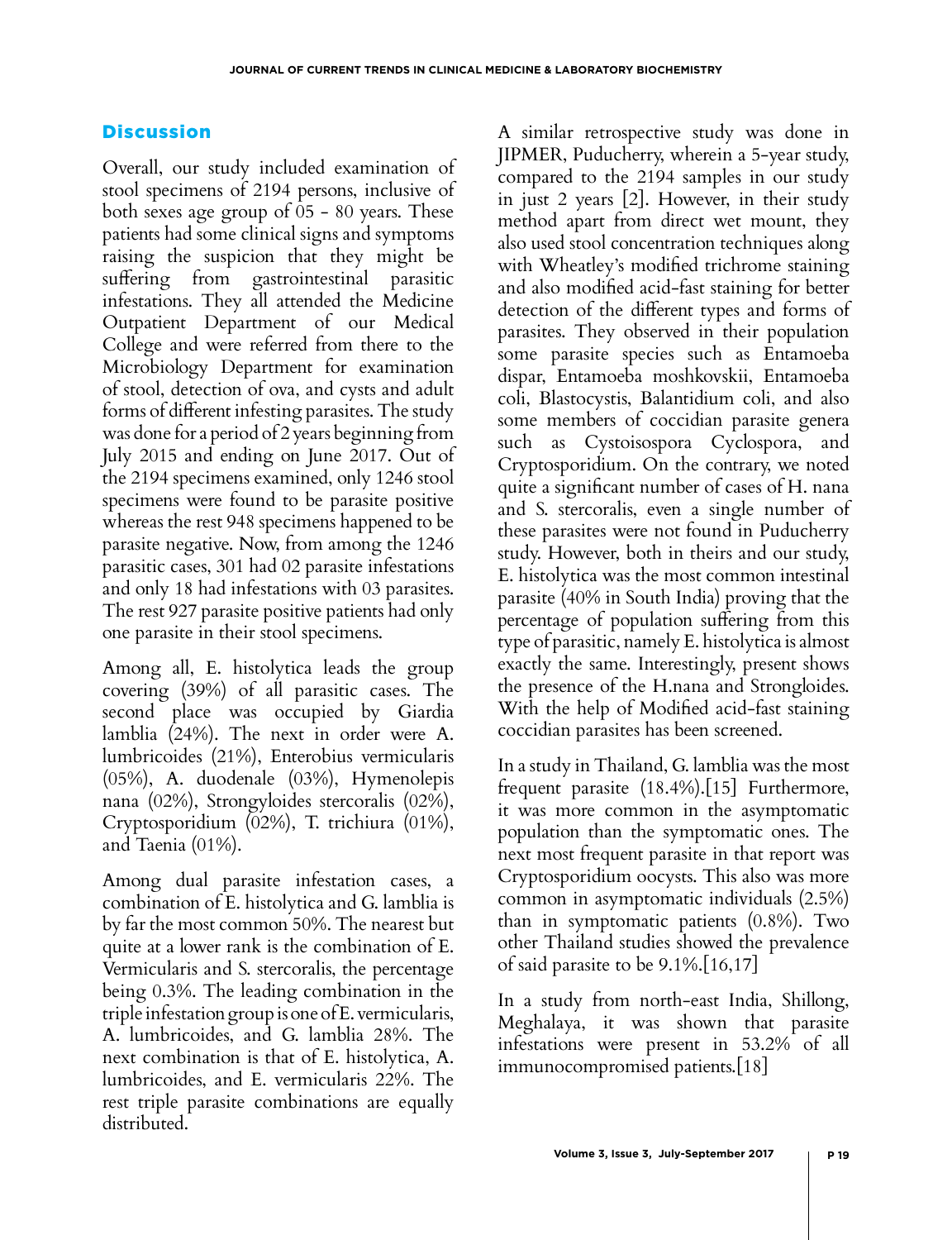We did not do any separate study for this population. A study from Morocco showed a peculiar finding that 65.7% of all pregnant women had one or more parasites when their stool was examined.[19] In a similar study from Venezuela, the prevalence rate was 73.9%.[20]

In a guideline by the US Department of Health, 2013, it is suggested that the people from developing countries of Asia, Africa, and others are highly susceptible to parasitic infestations, but among them, STH is the most important and to be looked after seriously as they lead to significant illness and even death. [21]

# Conclusion

It has been revealed from the present study that there is a gross burden of parasites in the gastrointestinal tract which leads to morbidities ranging from minor symptoms to major maladies. Although it is suggested by a guideline of the US Department of Health to first screen the population with simple differential count of WBC in blood and then to screen the stool in a large population only in those with some degrees of eosinophilia, yet the process is not based on significant evidences and a direct stool examination of all cases even the asymptomatic ones in a susceptible community is the best method of intestinal parasite detection. Our study also suggests that steps need to be taken rigorously to prevent health damage through intestinal parasitic infection in the state of Puducherry; or for all developing countries as a whole, for that matter.

## References

- 1. Shrihari N, Kumudini TS, Mariraj J, Krishna S. The prevalence of intestinal parasitic infections in a tertiary care hospital - A retrospective study. J Pharm Biomed Sci 2011;12:1-3.
- 2. Manochitra K, Padukone S, Selvaratthinam AP, Philips A, Parija SC. Prevalence of intestinal
- 3. Prasad KJ. Emerging and re-emerging parasitic diseases. J Int Med Sci Acad 2010;23:45-50.
- 4. Crompton DW, Savioli L. Intestinal parasitic infections and urbanization. Bull World Health Organ 1993;71:1-7.
- 5. Davane MS, Suryawanshi NM, Deshpande KD. A prevalence study of intestinal parasitic infections in a rural hospital. Int J Recent Trends Sci Technol 2012;2:1-3.
- 6. Padmaja N, Swaroop SP, Nageswararao P. Prevalence of intestinal parasitic infections among school children in and around Amalapuram. J Public Health Med Res 2014;2:36-38.
- 7. Ahir HR, Patel PH, Nerurkar AB. Intestinal parasitic infections in patients attending tertiary care hospital, Valsad, South Gujarat, India: A retrospective study. J Pharm Biomed Sci 2015;5:117-121.
- 8. Dhanabal J, Selvadoss PP, Muthuswamy K. Comparative study of the prevalence of intestinal parasites in low socioeconomic areas from South Chennai, India. J Parasitol Res 2014;2014:1-7.
- 9. Taiyaba Khan, Jamali S, Kumar A. Prevalence of common intestinal parasites in patients attending tertiary care hospital, Lucknow, India. J Biol Chem Res 2016;33:586-597.
- 10. Latha Ragunathan\*, Senthil Kumar Kalivaradhan, Sasikala Ramadass, Muruganandam Nagaraj, Karthikeyan Ramesh. Helminthic Infections in School Children in Puducherry, South India. J Microbiol Immunol Infect 2010;43(3):228–232
- 11. Dr.S.Mohan, D.Karthikeyan. Prevalence Of Intestinal Parasitic Infection Among School Going Children In Karaikal. Asia Pacific Journal of Research. 2016: 37 (2): 181-186.
- 12. S Hema, S Umadevi, S Pramodhini, Srirangaraj, Selvaraj Stephen. Research Journal of Pharmaceutical, Biological and Chemical Sciences. 2015; 6(4): 551 -557.
- 13. Golia S, Sangeetha KT, Vasudha CL. Prevalence of parasitic infections among primary school children in Bangalore. Int J Basic Appl Med Sci 2014;4:356- 61.
- 14. Sirima K, Vichit P. Efficacy of the three methods in the detection of hookworm and Strongyloides stercoralis infections. J Trop Med Parasitol 1999;22:801.
- 15. Wongstitwilairoong B, Srijan A, Serichantalergs O, Fukuda CD, McDaniel P, Bodhidatta L, et al. Intestinal parasitic infections among preschool